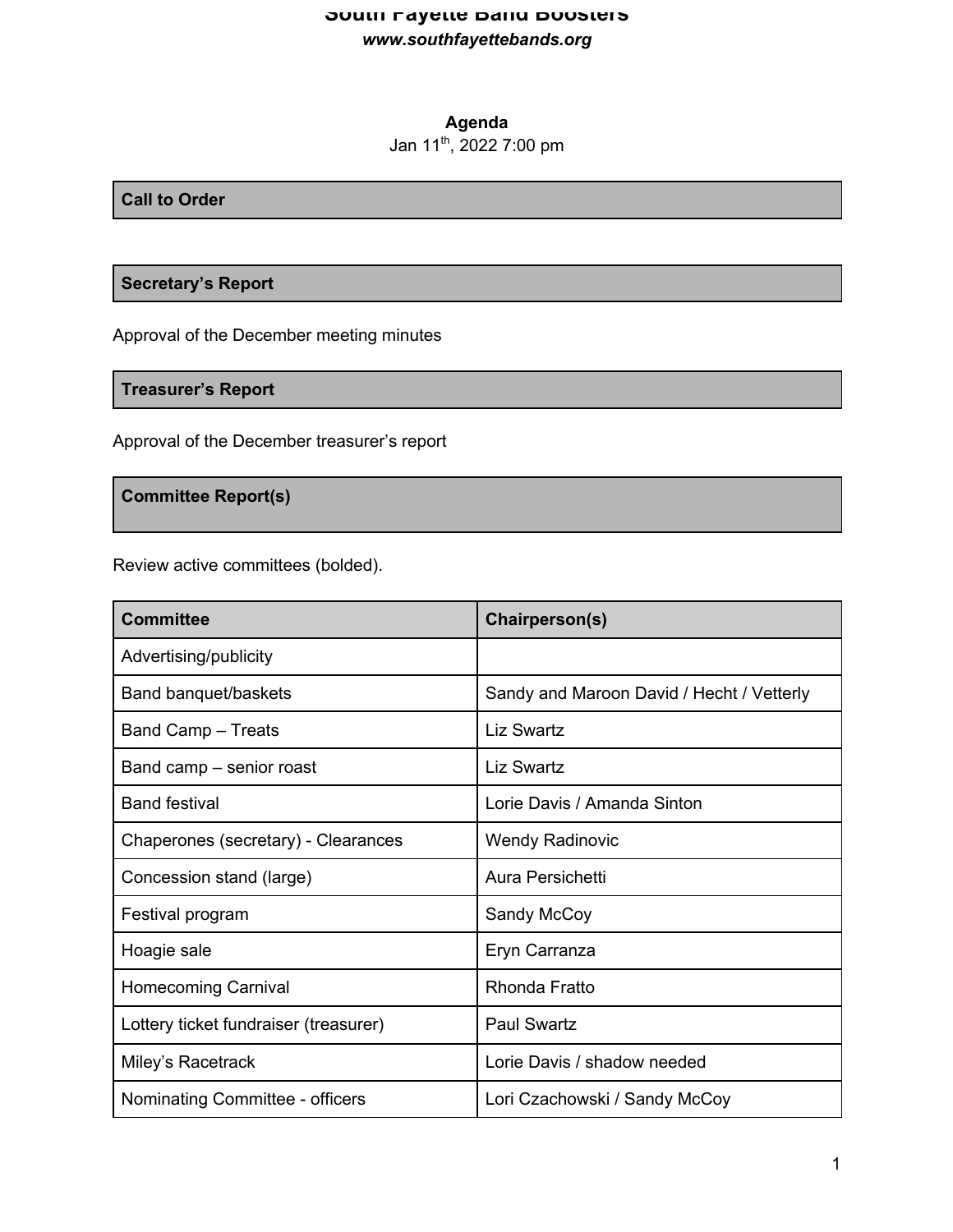# **South Fayette Band Boosters** *www.southfayettebands.org*

| Scholarship            | <b>Caroline Hecht</b>                  |
|------------------------|----------------------------------------|
| <b>Scrip Program</b>   | Lisa Kellick                           |
| Signup.com (secretary) | <b>Wendy Radinovic</b>                 |
| <b>Star Lake</b>       | Heather and Jason Beattie              |
| Stromboli              | Amy Garbin                             |
| <b>Uniforms</b>        | Jen lagnemma / Jenay Speer             |
| <b>Video</b>           | Marsha McFalls / shadow needed         |
| Water and snacks       | <b>Steve Speer</b>                     |
| Website                | Marsha Mcfalls / shadow needed         |
| <b>Wreath sale</b>     | <b>Charlene Pauline / Jenny Carson</b> |

## **Old or Unfinished Business**

- Band videos Marsha McFalls
	- o On band website
		- § Southfayettebands.org
		- Password Igm2122
- Wreath Sale (see Committee Report)
- Possible apparel sale. Angela and Eryn are working together to figure out if and when. Eryn suggested possibly Fancloth

## **New Business and Announcements**

Scholarship – this will be active in the spring, possibly March

#### **Director's Report**

#### **Eryn:**

- Students selection for WACA

- Disney: Magic Kingdom parade Sunday, March  $6<sup>th</sup>$  @ 12:45pm. Other park days are not scheduled yet. Workshop will be at 7am.